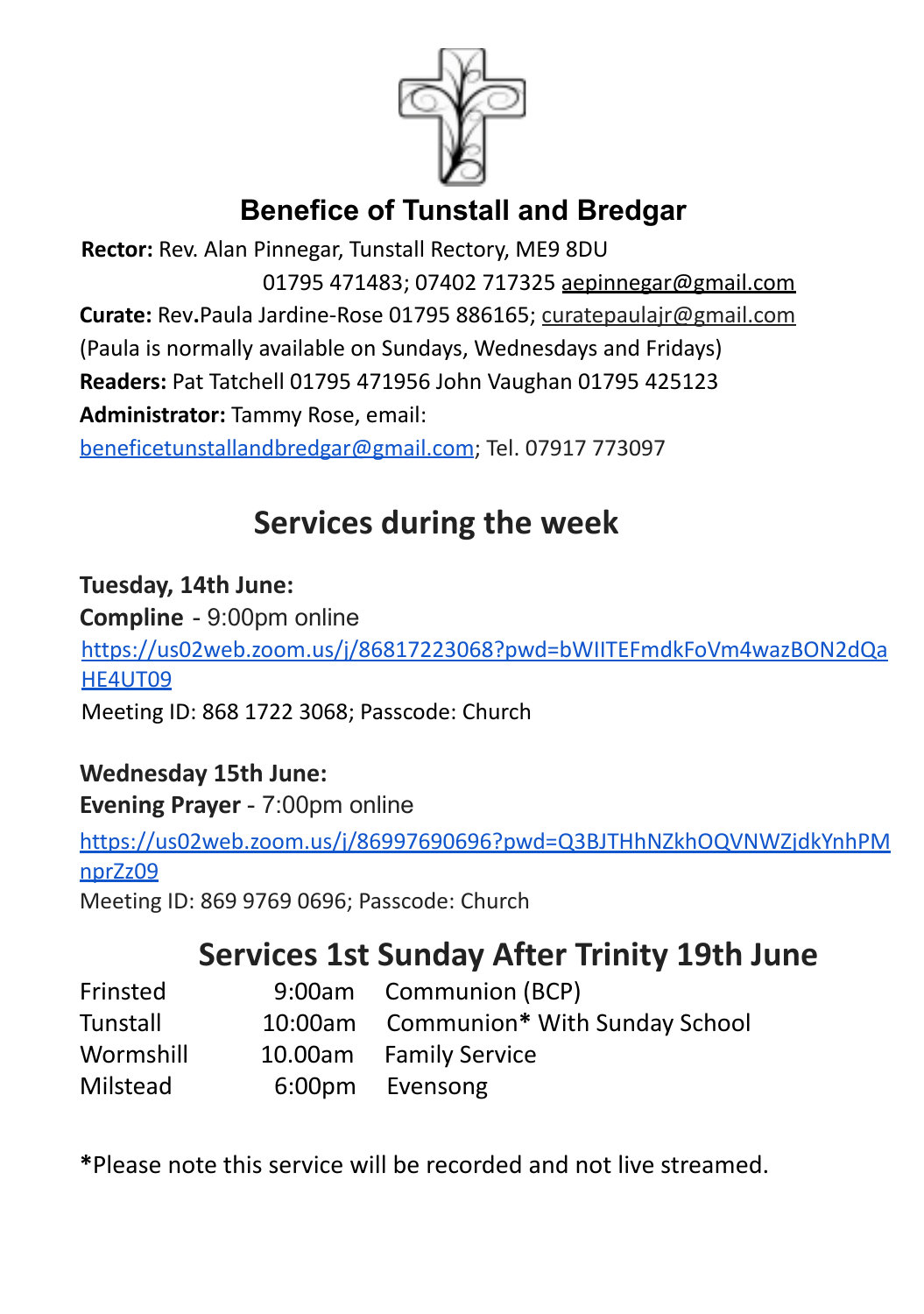### **Lectionary readings for 19th June**

Isaiah 65:1-9

Galatians 3:23-end

Luke 8:26-39

**The readings** can be accessed via www.biblegateway.com: enter the passage in the following format: [e.g.] John 14: 1-6; from the drop-down box to the right select "New Revised Standard Version", then click <Search>.

**Collect for 19th June:** "O God, the strength of all those who put their trust in you, mercifully accept our prayers and, because through the weakness of our mortal nature we can do no good thing without you, grant us the help of your grace, that in the keeping of your commandments we may please you both in will and deed; through Jesus Christ your Son our Lord, who is alive and reigns with you, in the unity of the Holy Spirit, one God, now and forever."

### *On occasion, the readings and/or Collect used may vary from those shown.*

## **Other online Services**

**Morning Prayer** is said online every weekday at 9:30am and on **Fridays at Bredgar Church (also accessible via Zoom):**

https://us02web.zoom.us/j/87809800088?pwd=eWxzbnpmUFpRcFM4dEFRTzB1Z GpSUT09 Meeting ID: 878 0980 0088; Passcode: Church **Friday afternoons** at 3:00pm - 'Tea at 3' - the link is as follows: https://us02web.zoom.us/j/86817223068?pwd=bWIITEFmdkFoVm4wazBON2dQa HE4UT09 Meeting ID: 868 1722 3068; Passcode: Church

## **Covid precautions**

While legal measures such as social distancing, numbers of people gathering together, wearing of face coverings and test and trace contact details are no longer required, we encourage everyone to observe the following precautions:-

- Use hand sanitiser on arrival and when leaving
- Be sensitive when sharing the Peace during a service please don't be offended if someone politely declines to shake hands!
- If you're experiencing Covid symptoms or have recently been in contact with anyone who has tested positive for Covid, please stay at home

We will continue to offer Holy Communion in one kind only, at least for the time being: the presider will consume the wine on behalf of the congregation.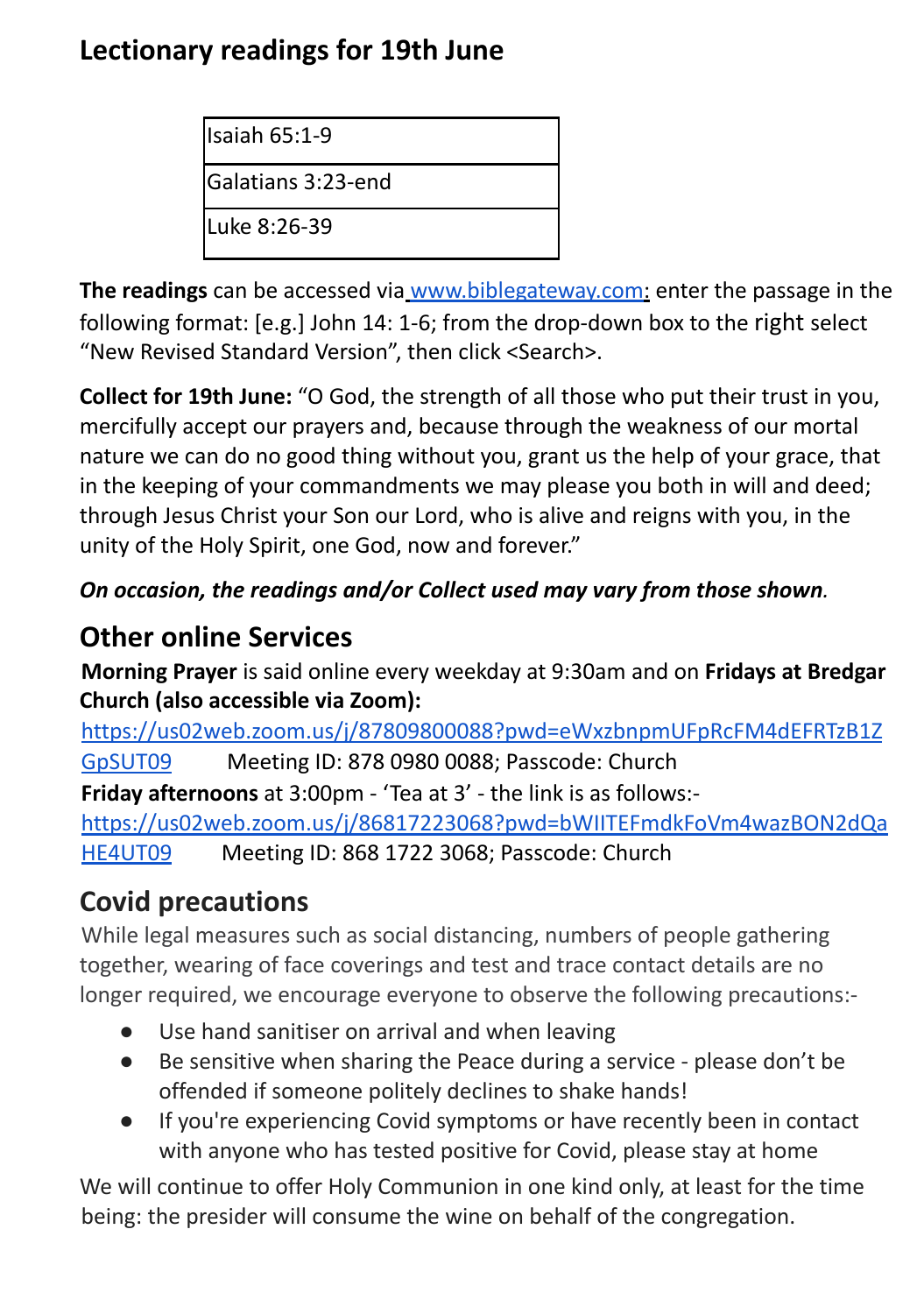### **Prayer For Ukraine**

God of peace and justice, we pray for the people of Ukraine and for their relatives who live in other countries.

We pray for peace and the laying down of weapons.

We pray for all those who fear for tomorrow,

that your Spirit of comfort would draw near to them.

We pray for those with power over war or peace,

for wisdom, discernment and compassion to guide their decisions. Above all, we pray for all your precious children, at risk and in fear, that you would hold and protect them.

## **Church opening times**

Following the removal of Covid restrictions and particularly in the light of the current situation in Ukraine, we will be opening our church buildings on the following days, from approximately 10:00am until 5:00pm:-

**Tunstall:** every day

**Bredgar:** Wednesdays and Fridays

**Milstead:** Fridays

**In addition, the Vicar or Curate will be based at Bredgar for much of the time on Fridays** - please free to drop in but if you specifically want to speak to one of us, it would be advisable to call first to make sure we're there at the time you come in. Morning Prayer also takes place at Bredgar on Fridays at 9:30.

## **Thought for the Day - SFM 106.9**

Every Sunday a local minister offers a 'Thought for the Day' at 8:30am

# **Notices**

## **Mothers Union**

Our next meeting is on Wednesday 15<sup>th</sup> June at 10.30am in the Midwinter Room. Our speaker for June will be from Coop Estate Planning. All are welcome!

**Please note** the funeral of Marilyn Austen will take place on Friday 24th June at 2pm in Tunstall Church.

**Food Bank - please help if you can!** Many families are going through very difficult times, particularly as a result of the pandemic. We are extremely grateful for the donations of cash, food and household items- we couldn't offer this increasingly vital service to local people without your help. There are collection bins for food, etc at Tunstall and Bredgar churches and also at The Red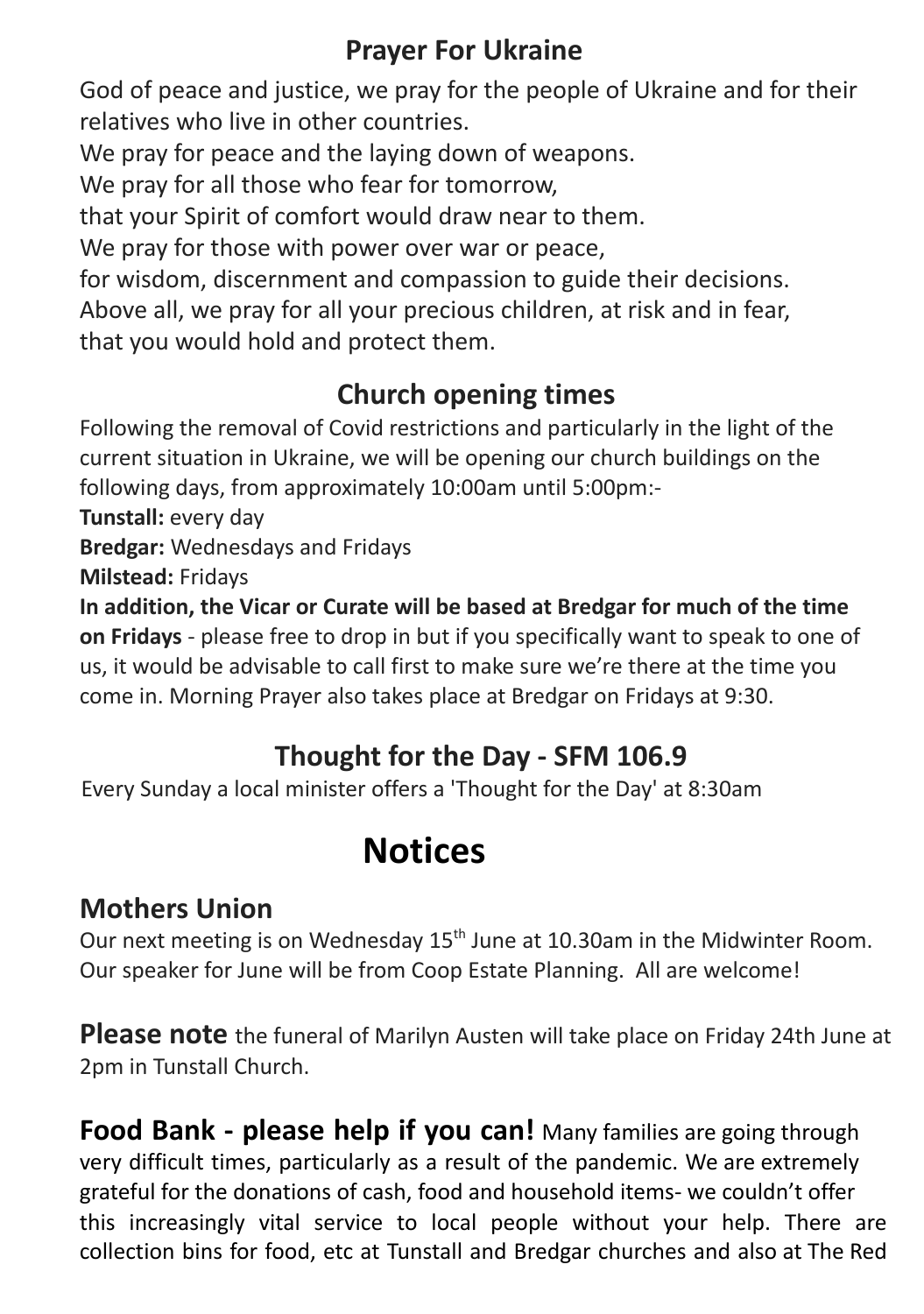Lion, Milstead, outside the Coffee Shop at Rodmersham and can be left at the Coop at Northwood Drive . Cash may be donated either via Alan & Kerry (Tunstall Rectory) or direct to Swale Food Bank: Donate money | Swale Foodbank

### **Bring-your-own picnic for the whole Benefice: Sunday 26th June after the Patronal festival services at Tunstall and Bredgar.**

All are welcome! Guests are welcome to arrive from 12 noon Dogs are welcome too but must be kept on a leash Relax, Chat, Eat! And meet the Old Vicarage animals! The Old Vicarage, Parsonage Lane, Bredgar. We hope to see you there!

### **Tunstall School Community Lunch**

Tunstall School will be holding community lunches on the second Wednesday of each month. **Please contact the school office if you would like to come along: 01795 472895**. Lunch is served at 1pm, arrival from 12.45pm. The cost is £5 per person, payable in cash on the day.

### **Benefice Vision Day, 2nd July**

These last 2 years have been a very difficult time for all of us but hopefully we can start to look ahead now with a degree of confidence.

As we've gradually eased back into normal church life, inevitably we've had to make adjustments and plug gaps here and there to try and accommodate everyone. Now seems a good time to take stock of where we are, to look at things afresh and to visualise how church might 'look' in the future.

Back in 2016 we held a couple of meetings for the whole benefice to discuss various aspects of church life and we plan to do a similar thing on **Saturday, 2nd July at Wormshill Village Hall.** The hall itself is a good size and there's plenty of room outside, including a verandah and a children's play area. The day will start at 10:00am with a short act of worship, then we can go into small groups until around 12:30 when we'll break for a 'bring & share' lunch before gathering for a plenary session for an hour or so in the afternoon.

There will be an opportunity to follow up any discussion points at our Benefice Weekend at the end of October (see below).

Sign-up sheets are available at the back of each of our churches. Alan

# **United Benefice Weekend Away Ashburnham Place, 28 th - 30 thOctober 2022**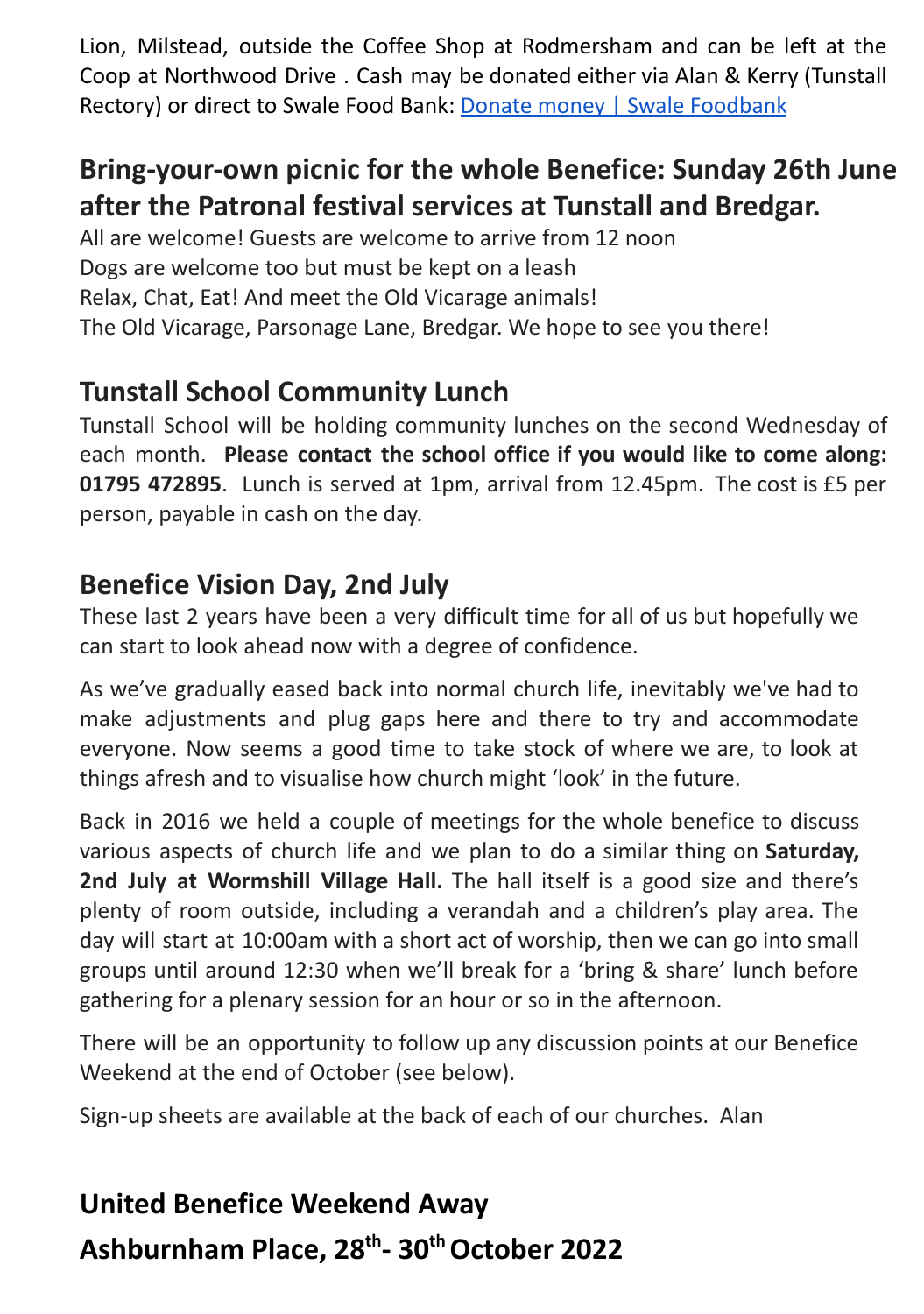### **"Getting into Shape"**

Rev Gordon Oliver will lead the weekend for us and provide some interesting and thoughtful sessions. By then we will hopefully be clear of any Covid issues and be able to go away together, share fellowship and just enjoy each other's company. If anyone requires more information and/or a booking form please ring me on 01795 428300. Tricia Longbottom

### **Church Finances**

The church relies solely on donations and occasional fees in order to keep going and we are very grateful to all those who make donations to each of the churches in our benefice. While many in our congregations give by Standing Order, we know that some like to make cash donations via the collection bag during a service.

During the times when our buildings were closed, we lost some of our regular income through cash collections, wedding fees, etc.

We understand that the current situation has caused all kinds of difficulties for many people and we do not want to put pressure on anyone who has concerns over their finances as a result of the pandemic, or indeed at any other time.

However, if you would like to and are in a position to make a donation, whatever the amount and whether regular or as a one-off, 4 of our parishes now have an online donation facility:-

Tunstall: Tunstall Church - Give A Little

Bredgar with Bicknor: Bredgar Church - Give A Little

Milstead: Milstead Church - Give A Little

Wormshill: St Giles Church Wormshill - Give A Little

If you wish to make a donation to Frinsted or Rodmersham churches, please contact the Treasurer as follows:-

Frinsted: Maurice Sherreard 01622 884333

Rodmersham: Tony Pardoe rivendell.tonge@googlemail.com; 01795 472575

## **General Information**

*Baptisms and Weddings* are by arrangement. Please contact Rev Alan Pinnegar on 01795 471483 email: aepinnegar@gmail.com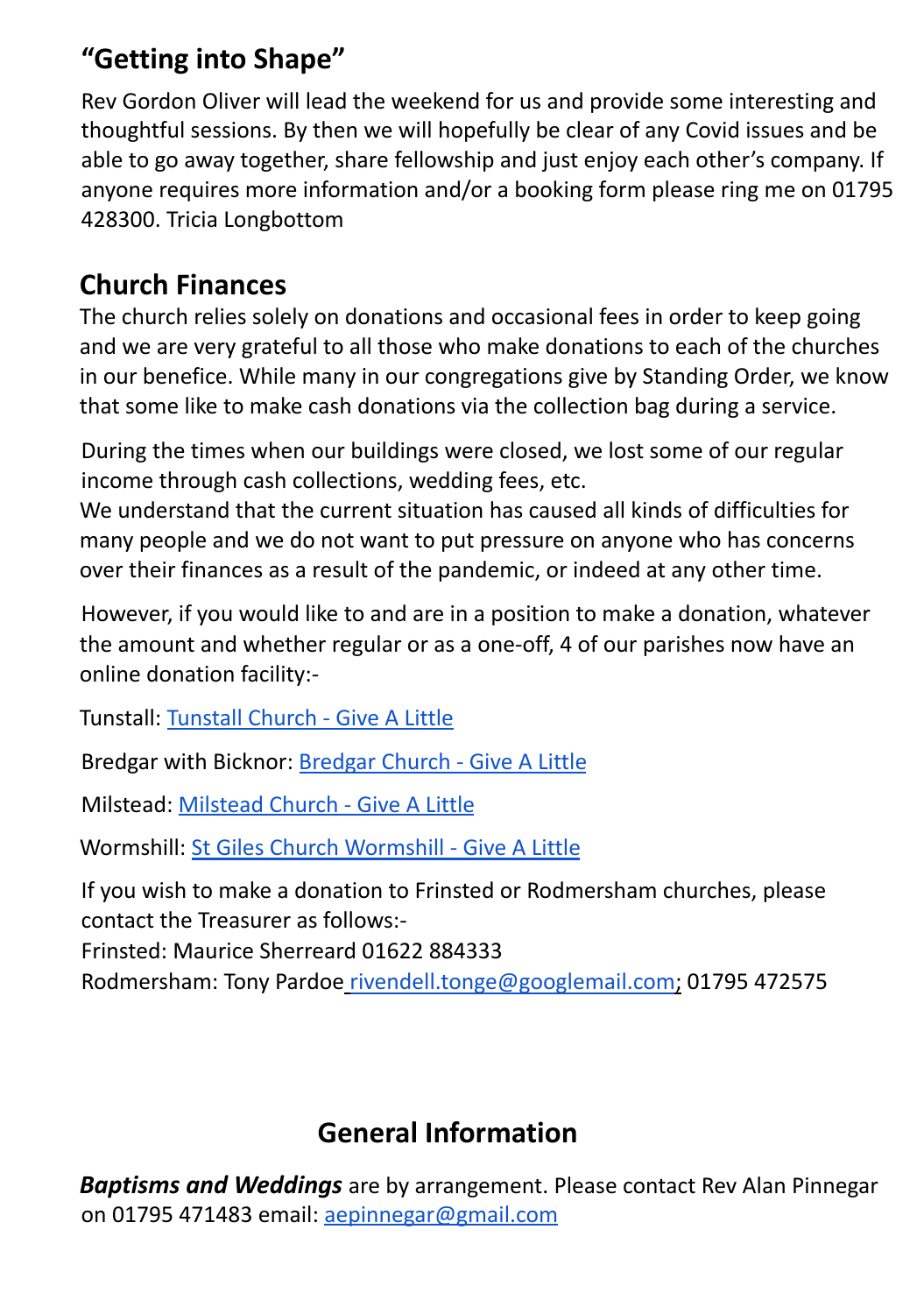*Tunstall Midwinter Room Bookings* should be made through Brian Evans - 07783 662057

*Benefice website: beneficeoftunstallandbredgar.org.uk*

*Facebook:* **Benefice Tunstall & Bredgar: Bicknor Frinsted Milstead Rodmersham Wormshill.**

#### *Parish Councils: Seven Parishes Website* www.sevenparishes.co.uk *Ministers' availability:*

Alan is available every day except Thursday

Paula is normally available on Wednesdays, Fridays and Sundays